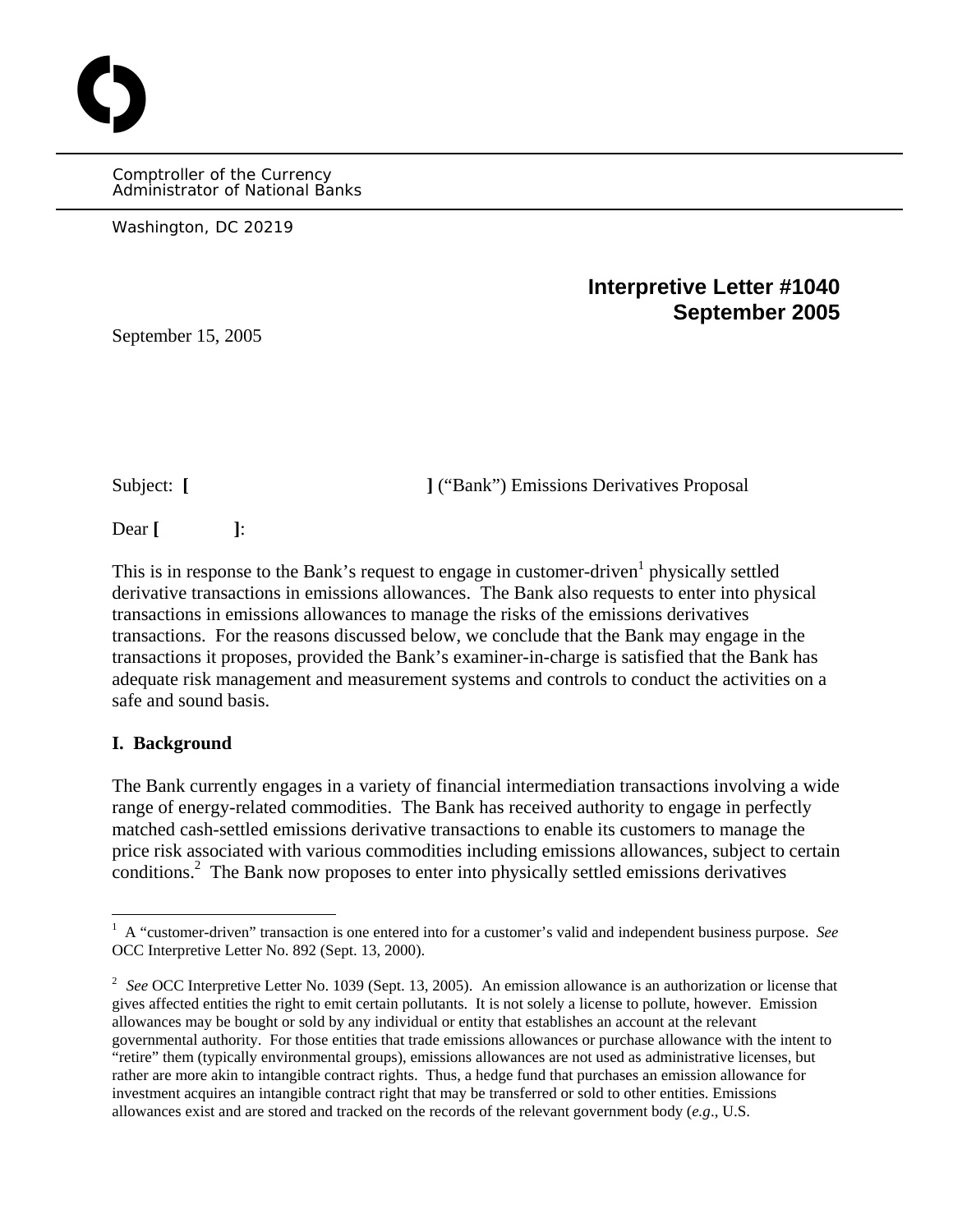<span id="page-1-7"></span>transactions.<sup>3</sup> The Bank also proposes to hedge the market risk associated with the proposed emissions derivatives transactions on a transaction-by-transaction or portfolio basis, primarily with physical emissions allowances.<sup>[4](#page-1-1)</sup> The Bank represents that it will engage in the proposed emissions derivative transactions and hedges solely for the accommodation of customers or for its own risk management purposes.

The proposed emissions derivatives transactions<sup>[5](#page-1-2)</sup> will be linked to three emission allowance markets: the U.S. SO2 (Sulfur Dioxide)<sup>[6](#page-1-3)</sup>and NOx (Nitrogen Oxide)<sup>7</sup> markets and the European Union's CO2 (carbon dioxide<sup>[8](#page-1-5)</sup>) market.<sup>[9](#page-1-6)</sup> These emissions markets are volatile and price fluctuates considerably. Market participants manage price risk through the use of derivative structures, such as forwards, futures, options, caps and floors. These derivatives are generally physically settled, because the current emissions market is primarily physical in nature.<sup>10</sup>

1

<span id="page-1-2"></span><sup>5</sup> "Emission derivatives transactions" encompass all transactions where a portion of the return (including interest, principal or payment streams) is linked to the price of the allowances to emit sulfur dioxide, nitrogen oxides and carbon dioxide, including derivatives transactions such as futures, forwards, options, swaps, caps, and floors.

<span id="page-1-3"></span> $6$  The Acid Rain Program, which created the SO2 emission allowances, was established to achieve significant reductions in SO2, the primary cause of acid rain. The SO2 market is the most liquid of the environmental markets and trades actively on a daily basis.

<span id="page-1-4"></span><sup>7</sup> NOx emission allowances program, now known as the NOx SIP Call budget trading program, is similar to the SO2 emissions allowance program.

<span id="page-1-5"></span><sup>8</sup> The CO2 program includes CO2 and other green house gases regulated under the Kyoto Treaty. The CO2 program is currently in a pilot phase.

<span id="page-1-6"></span><sup>9</sup> These emission allowance programs are based on a "cap and trade" design. For example, in the SO2 Allowance Program, affected utilities are allocated allowances based on their historic fuel consumption and a specific emissions rate. Each allowance permits a unit to emit one ton of SO2 during or after a specified year. The EPA, in a central database called the Allowance Tracking System ("ATS") records SO2 allowances. Allowances are issued in the ATS on a vintage year basis from 2000-2030. On an annual basis, for each ton emitted, one ton is then retired in the ATS. Affected sources with shortfalls of allowances may buy them from sources that have reduced emissions below their allocated level. Unused allowances of a given vintage year may also be "banked forward" to the next or future years.

 $10$  In the U.S., the primary liquidity source for emissions allowances trading is in the OTC markets. There is no established exchange-based trading. The Chicago Climate Exchange has received Commodity Futures Trading Commission ("CFTC") approval for SO2 futures, and the NYMEX has proposed to open a market as well. The

Environmental Protection Agency ("EPA") or European Union ("EU")). There are no transportation, environmental, storage or insurance risks associated with possession of emission allowances.

<span id="page-1-0"></span> $3$  The Bank also may enter into customer-driven, cash-settled emissions derivatives transactions when sufficient liquidity and depth develops in the emissions derivatives market. The market is currently a physical market.

<span id="page-1-1"></span><sup>&</sup>lt;sup>4</sup> The Bank also may hedge with cash-settled over-the-counter transactions and, when sufficient liquidity and depth develops in the market, exchange-traded futures and options. The Bank also may enter into to back-to-back hedges with market participants or with nonbank affiliate. If the Bank engages in transactions with affiliates, the Bank represents that it will comply with the requirements of sections 23A and 23B of the Federal Reserve Act and the Federal Reserve Board's Regulation W and with the Bank's Section 23A and 23B and Regulation W policy.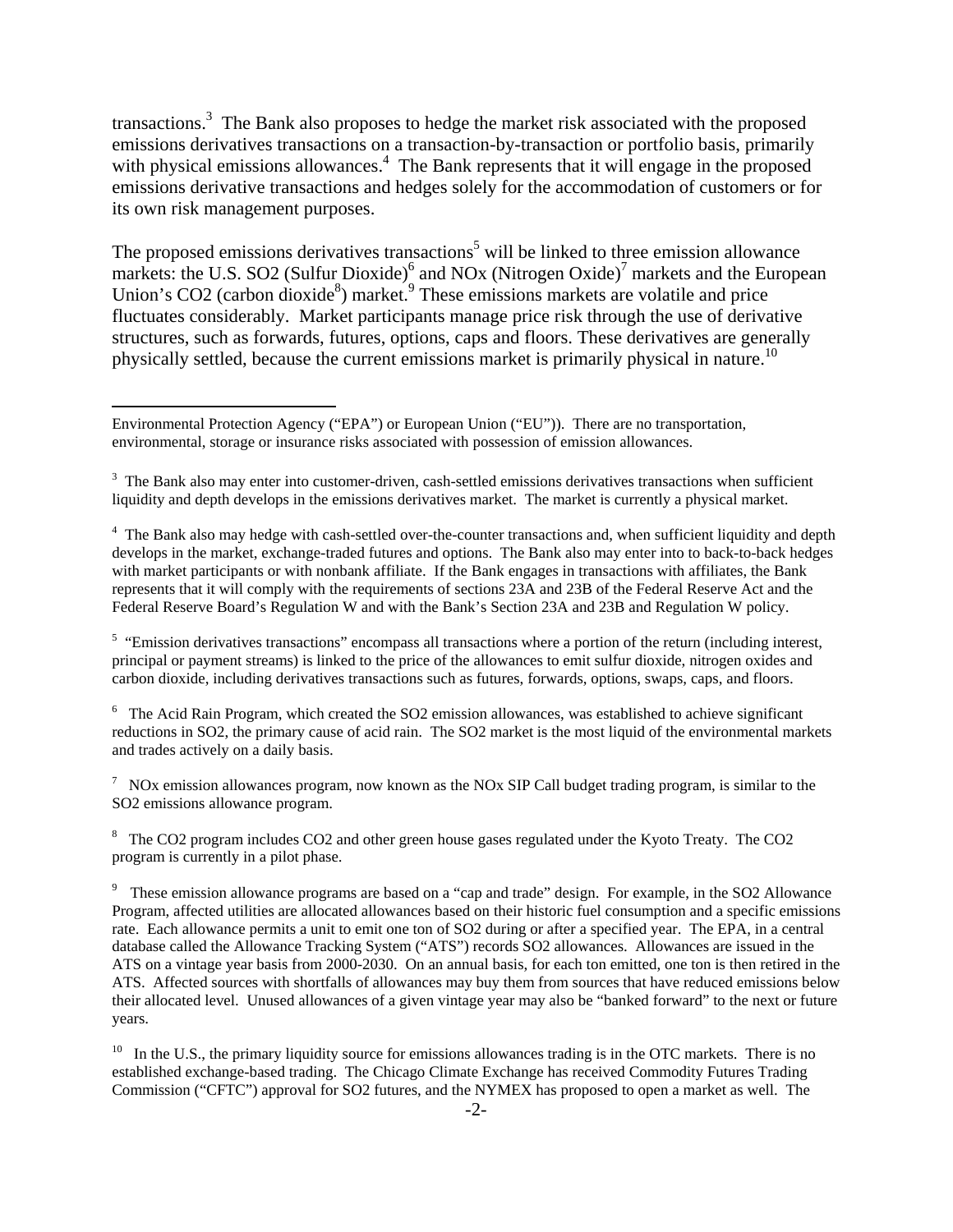In view of the current market, the Bank proposes to physically settle its customer-driven emissions derivatives transactions and use physical hedges in emissions allowances. The Bank believes these physical transactions are a natural extension of the Bank's existing financial intermediation activities in emission derivatives and other energy commodities and will benefit the customer as well as the Bank.<sup>11</sup> The major difference between financial intermediation activities the OCC has previously approved for the Bank and the proposed emissions derivatives transactions is that the proposed transactions will be physically settled. The Bank contends that physical settlement of emissions derivatives does not pose the same risks as other physical commodities, such as natural gas and petroleum, because physical settlement of emissions derivatives essentially involves a book entry in the relevant governmental agency's database. For example, in the SO2 and NOx markets, the EPA records the allocation and transfer of SO2 and NOx allowances in its ATS database.<sup>12</sup> The EU maintains a similar tracking system for CO2 emission allowances.

The Bank believes its emissions derivative business will provide its customers risk management tools in substantively the same manner as the Bank provides such tools in connections with its existing energy commodity business. For example, a utility that is net short SO2 allowances in the near term either must purchase additional emission allowances or reduce its existing emissions in order to maintain operations. It can purchase near term forward emission allowances through the derivatives market and can compare the cost of the technological abatement to arrive at the most efficient way to continue its operations in the long run. The derivatives markets also enable the utility to forecast the cost of allowances into the future and lock in supply at prices it deems attractive. A utility that is net long SO2 allowances can enter into forward contracts or can sell call options to lock in pricing it deems attractive and thus generate additional revenue.

The Bank commits that it will apply to the emissions derivatives business the same risk management processes and procedures that it applies to its existing commodity derivative business. Specifically, prior to engaging in emissions allowances transactions (both derivative and physical), the Bank commits that it will adopt and implement all necessary policies,

1

exchanges have yet to provide the liquidity necessary to encourage active trading. In Europe, several exchanges are developing products linked to emissions allowances, but none are actively trading at this time.

<span id="page-2-0"></span><sup>&</sup>lt;sup>11</sup> The CFTC views emissions allowances as "commodities" under the Commodity Exchange Act. For example, the CFTC approved the application of the Chicago Climate Futures Exchange ("CCFE") for designation as a contract market. The CCFE had proposed to offer trading on emissions allowances and offer options on emissions allowance futures. *See* CFTC Letter and Order Regarding the Application of the CCFE for Designation as a Contract Market (Nov. 9, 2004) and the CFTC Staff DCM Designation Memorandum Regarding the CCFE Application (Nov. 3, 1994).

<span id="page-2-1"></span> $12$  The ATS discloses the identity of buyers and sellers, but does not provide price information. Instead emission allowance price information is discoverable through brokers or direct discussions with other market sources. The Argus AIR Daily produces daily, weekly and monthly indices for the SO2 (SOPI Indices) and NOx (NOPI indices) spot markets. The SOPI and NOPI indices (often called the AIR Daily indices), track the SO2 and NOx markets by means of a daily phone survey of active brokers and traders.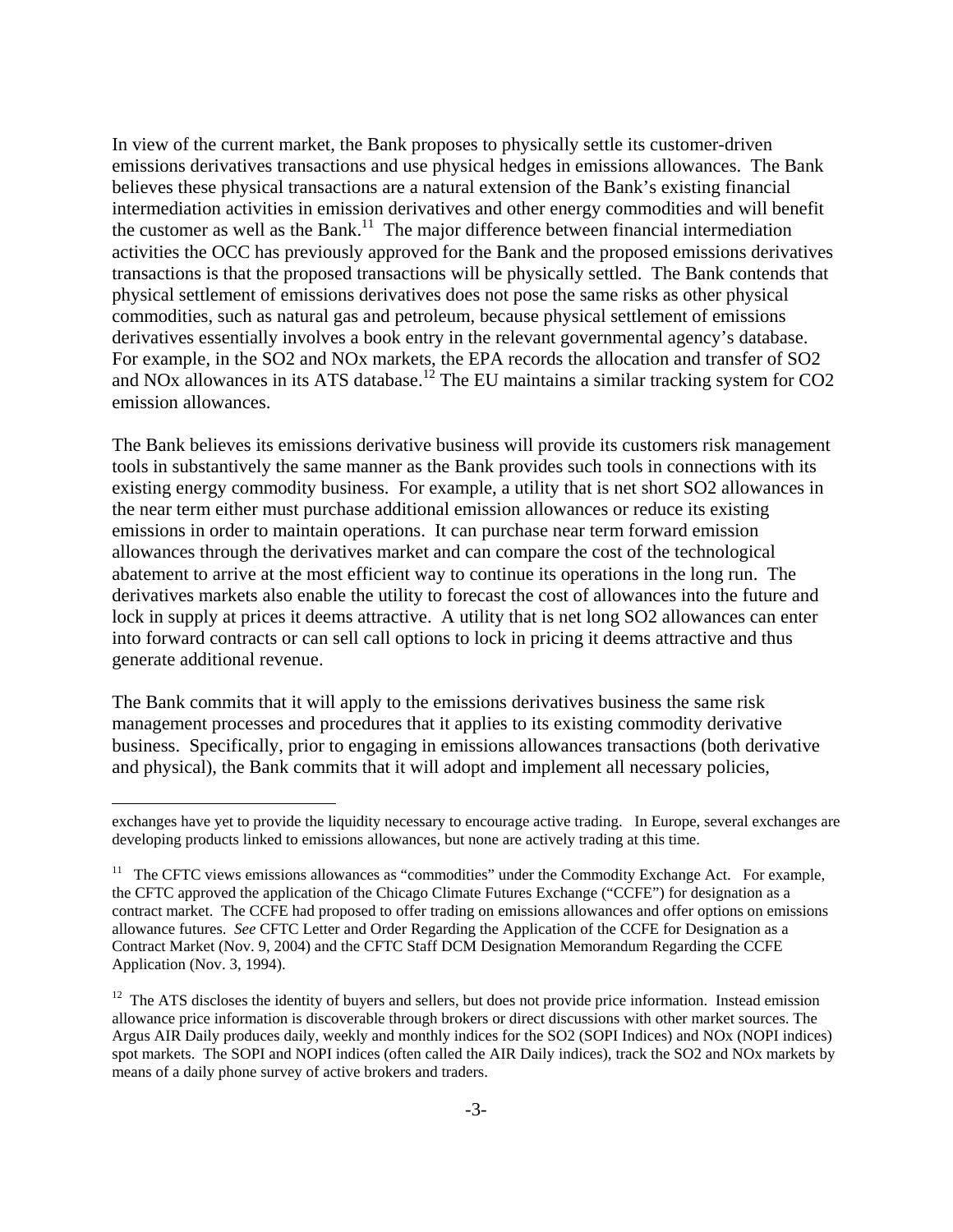procedures, and controls (including those set forth in the OCC Handbook: *Risk Management of Financial Derivatives*<sup>13</sup> and OCC Banking Circular No. 277<sup>14</sup>) and meet all regulatory standards and that the Bank has in place all appropriate mechanisms to identify, monitor, limit and control the risks inherent in these transactions. In addition, the Bank commits to conducting a full evaluation of (i) pricing, hedging, processing, record keeping, documentation, accounting, operations and risk management, (ii) knowledge and staff development, and (iii) training of personnel by the Compliance Department and development of a supervisory framework to ensure compliance with these policies and procedures, including trading practices. All commodity derivative transactions, including the proposed emissions derivative transactions, are subject to the Bank's Appropriateness Policy for Over-the-Counter Foreign Exchange, Derivatives and Structured Securities Transactions with Clients, and, when required, structured transactions are subject to further review by the Bank's Policy Review Committee. Finally, the Bank will apply the policies, procedures, and controls that govern its existing physical commodity activities, which include the conditions to these activities set out by the OCC in BC-277 and the *OCC Derivatives Handbook*. [15](#page-3-2) 

The Bank also commits that its activities in "physical" emissions allowances will be used only to supplement the Bank's risk management activity and to reduce risks associated with otherwise permissible banking activities and entered into with customer-driven transactions and not as a vehicle to speculate in emissions allowances.

#### **II. Discussion**

1

In our opinion, the Bank may engage in customer-driven, physically settled emissions derivative transactions and hedge risks arising from these permissible banking activities with physical transactions in emission allowances, provided the Bank has established an appropriate risk measurement and management process to conduct the activities on a safe and sound basis for its emission derivative and hedging activities that is satisfactory to the Bank's examiner-in-charge. This process is necessary for the Bank to achieve its customer risk management objectives in a safe and sound manner and thus must be established before the OCC can determine that the proposed activities are permissible.

<span id="page-3-0"></span><sup>13</sup> OCC Handbook: *Risk Management of Financial Derivatives* (Jan. 1997) ("*OCC Derivatives Handbook*").

<span id="page-3-1"></span><sup>14</sup> OCC Banking Circular No. 277 (Oct. 27, 1993) ("BC-277").

<span id="page-3-2"></span> $15$  The Bank commits that the volume of its risk management activity with respect to emissions derivatives will be a small percentage of the Bank's overall commodity derivatives risk management activity. The proposed physical transactions in emissions allowances are expected to be a significant percentage of the Bank's risk management activities in emission derivatives, however. This reflects the fact that the current emissions market is primarily a physical market and thus, hedges will be in the appropriate physical vintage. Given the intangible nature of the emission allowances, discussed below, this level of physical activity is not excessive.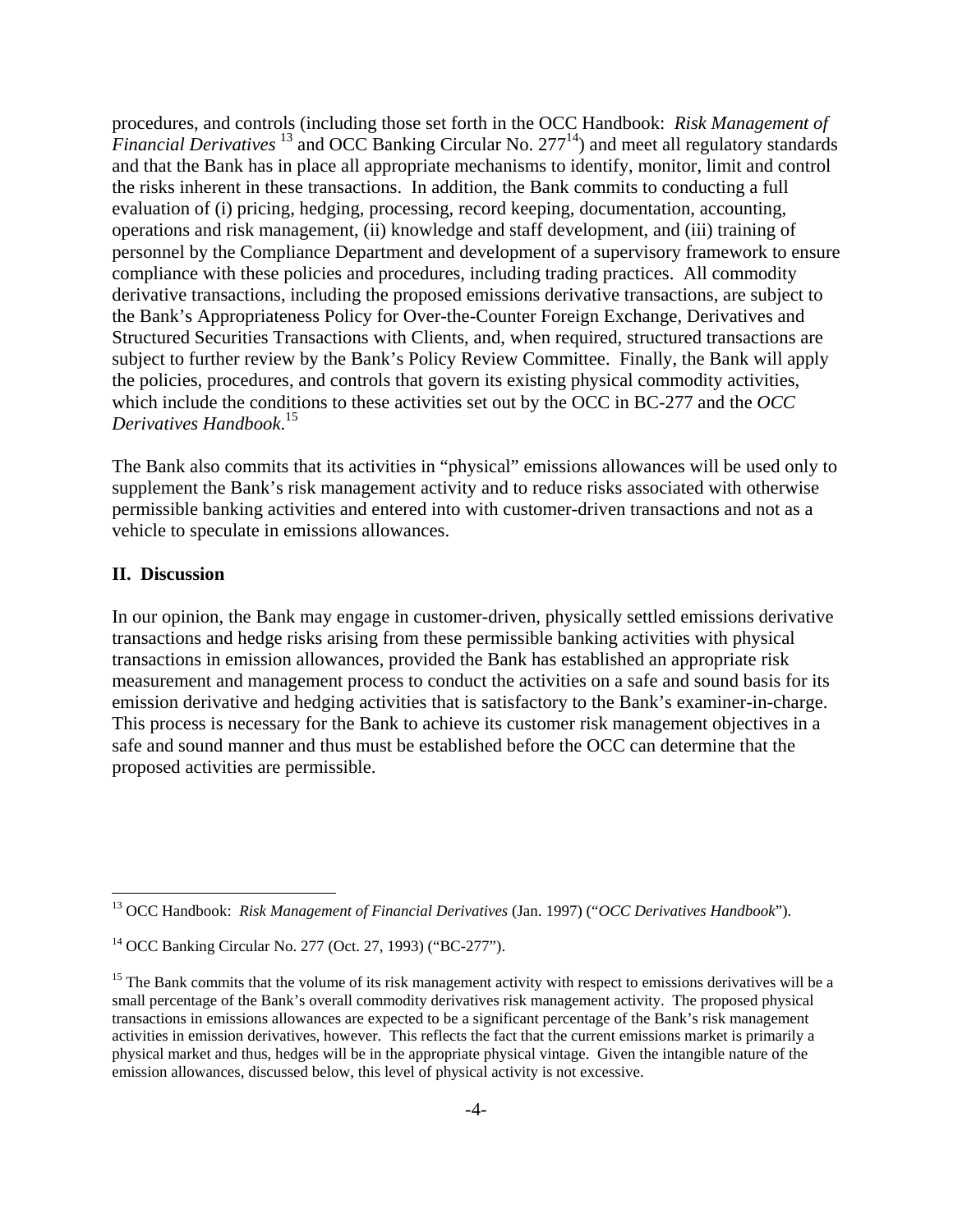## **A. National banks may engage in customer-driven physically settled emissions derivatives and hedging transactions pursuant to 12 U.S.C. § 24(Seventh).**

The OCC previously determined that the Bank may engage in perfectly matched cash-settled emissions derivatives transactions.<sup>16</sup> The Bank now proposes to physically settle and hedge emission derivative transactions on a transaction-by-transaction or portfolio basis. The proposed physical transactions will enable the Bank to participate fully in the emissions markets and provide customers with a broader range of sophisticated risk management tools to address their financial, risk management and liquidity needs. The ability to engage in physical transactions in the emissions markets also will increase the Bank's hedging options and its ability to control risks in its emissions derivatives business.

The OCC has previously concluded in a variety of contexts that national banks may engage in customer-driven commodity transactions and hedges that are physically settled, cash-settled and settled by transitory title transfer.<sup>17</sup> For example, the OCC has determined that a national bank may physically hedge the risks arising from their commodity-linked activities in markets that involve physical delivery of commodities where the physical hedging would achieve a more accurate and economical hedge than cash-settled hedge transactions.<sup>18</sup> The OCC concluded that the activities were convenient and useful to bank permissible commodity-linked activities and therefore, permissible for national banks under 12 U.S.C. § 24(Seventh). The OCC conditioned its approval on the condition that the transactions supplement the bank's existing risk management activities, constitute a limited amount of a bank's risk management activities and are used only to manage risk.

Similarly, the OCC permitted a national bank to make and take physical delivery of commodities in connection with transactions to hedge commodity price risk in commodity linked transactions. The OCC concluded that physical hedging was part of or incidental to the business of banking and a permissible activity for national banks under 12 U.S.C. § 24(Seventh), since physical hedging allows banks to reduce the risks associated with an otherwise permissible banking activity, engaging in commodity-linked transactions.<sup>19</sup>

In these decisions, the approved activities were subject to a number of conditions due to the risks associated with physical transactions in certain commodities. Those risks included storage (*e.g.*,

<u>.</u>

<span id="page-4-0"></span><sup>16</sup> OCC Interpretive Letter No. 1039, *supra*.

<span id="page-4-1"></span><sup>&</sup>lt;sup>17</sup> *See, e.g.*, OCC Interpretive Letter No. 937 (June 27, 2002) (national bank may engage in customer-driven, cashsettled electricity derivative transactions and hedge risks arising form those permissible banking activities, provided the bank has an appropriate risk management and measurement process in place) and OCC Interpretive Letter No. 962, (April 21, 2003) (national bank may settle and hedge its customer-driven bank permissible electricity derivative transactions by transitory title transfers).

<span id="page-4-2"></span> $18$  OCC Interpretive Letter No. 632 (June 30, 1993).

<span id="page-4-3"></span> $19$  OCC Interpretive Letter No. 684 (Aug. 4, 1994).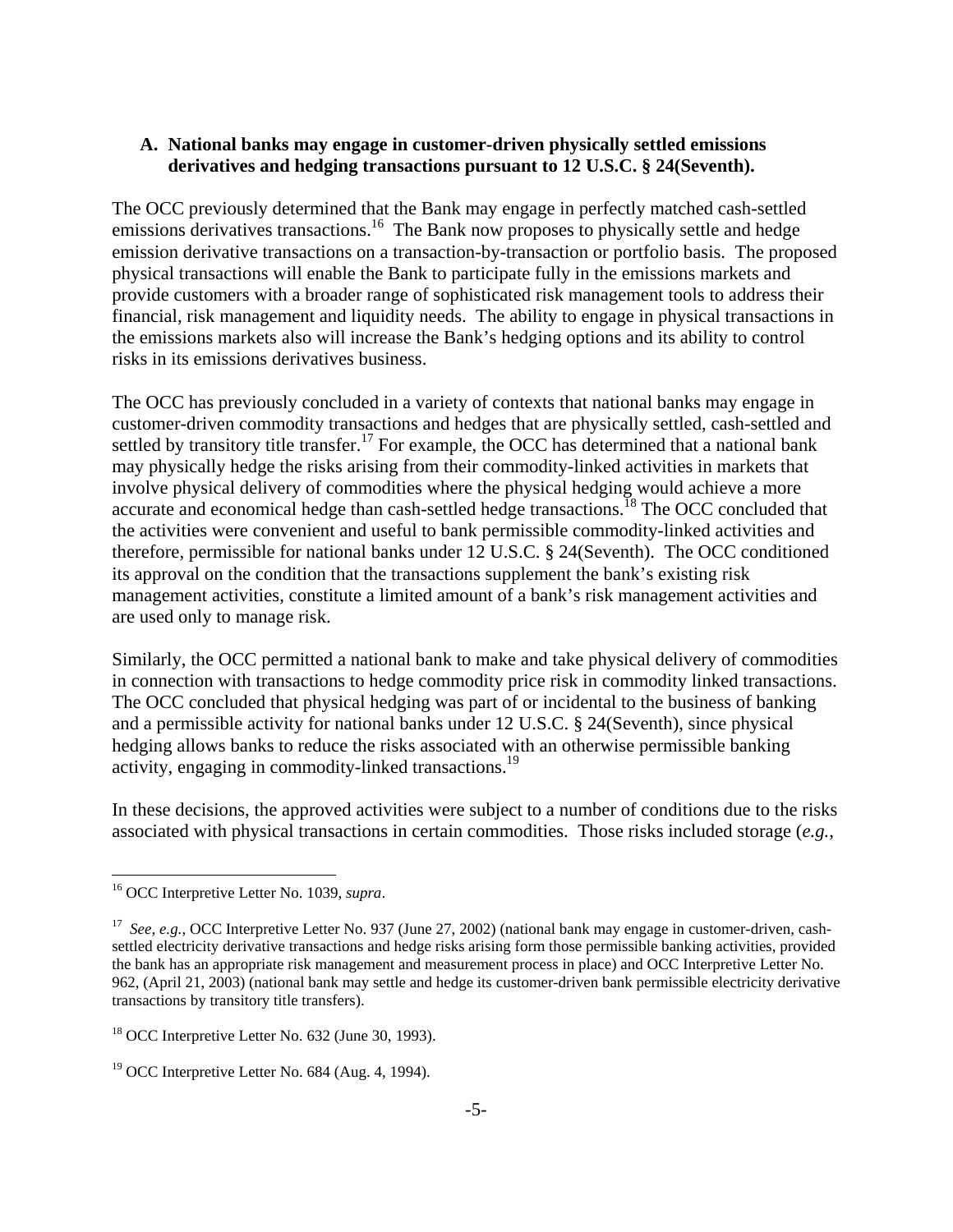storage tanks, pipelines), transportation (*e.g.*, tankers, barges, pipelines), environmental (*e.g.*, pollution, fumigation, leakage, contamination) and insurance (*e.g.*, damage to persons and property, contract breach, spillage). Physical settlement of emissions derivatives and hedging with physicals would not pose those risks, however. Emission allowances are not tangible physical commodities, such as electricity or natural gas. Rather, they are intangible rights or authorizations. They can be bought and sold like other commodities, but they exist only as a book entry in an emissions account.<sup>[20](#page-5-0)</sup>

The OCC has previously recognized that physical transactions in equities are permissible hedges without limiting the positions to a nominal percentage of the bank's risk management activities,  $2<sup>1</sup>$ in part because holding equities did not pose the storage, transportation, environmental and insurance risks associated with holding nonfinancial commodities. $^{22}$ 

This same reasoning can be applied to physically-settled emissions derivatives transactions and physical hedges in emission allowances. The activities are convenient and useful to the Bank in conducting its emissions derivatives business, and they do not pose the risks associated with other commodities. Thus, they are permissible activities for national banks under 12 U.S.C. § 24(Seventh).

Congress also has recognized the authority of national banks to engage in commodity derivatives transactions. That authority is not limited to cash-settled transactions. Under the Gramm-Leach-Bliley Act,<sup>23</sup> banks may offer "identified banking products" without registration under the Securities Exchange Act of 1934,  $^{24}$  subject to banking law requirements and supervision. "Identified banking products" include certain swap agreements, defined as "any individually negotiated contract, agreement, warrant, note or option that is based, in whole or in part, on the value of, any interest in, or any quantitative measure or the occurrence of any event relating to, one or more commodities, securities, currencies, interest or other rates, indices, or other assets."<sup>25</sup> There is nothing in the GLBA's definition of "swap agreement" that requires cash-

1

<span id="page-5-0"></span> $20$  The Bank has represented that the proposed physical transactions are subject to the EPA's regulatory scheme but are not subject to Federal Energy Regulatory Commission or CFTC regulatory jurisdiction. The EPA regulatory scheme is centered on maintaining the integrity of the allowance trading system and ensuring that end-users (utilities) are relying on genuine allowances and that a unit's emissions do not exceed the number of allowances it holds. This is accomplished through an Allowance Tracking System that records allowance transfers.

<span id="page-5-1"></span> $21$  As a policy matter, the OCC has limited national banks' equity holdings with voting rights to no more than 5% of a class of securities of any issuer. *See* OCC Interpretive Letter No. 935 (May 14, 2002).

<span id="page-5-2"></span><sup>&</sup>lt;sup>22</sup> *Id. See also* OCC Interpretive Letter No. 892, *supra* (national banks use of equities to hedge permissible equity derivative transactions provides the most accurate, least costly hedges, and thus is convenient and useful in conducting permissible banking activities, and incidental to the business of banking).

<span id="page-5-3"></span><sup>23</sup> *See* Gramm-Leach-Bliley Act, §§ 201, 202, and 206, P.L. 106-102, 113 Stat. 1338 (1999) ("GLBA").

<span id="page-5-4"></span><sup>24 15</sup> U.S.C. § 78a, *et seq*.

<span id="page-5-5"></span><sup>25</sup> *See* GLBA §§ 201, 202, and 206.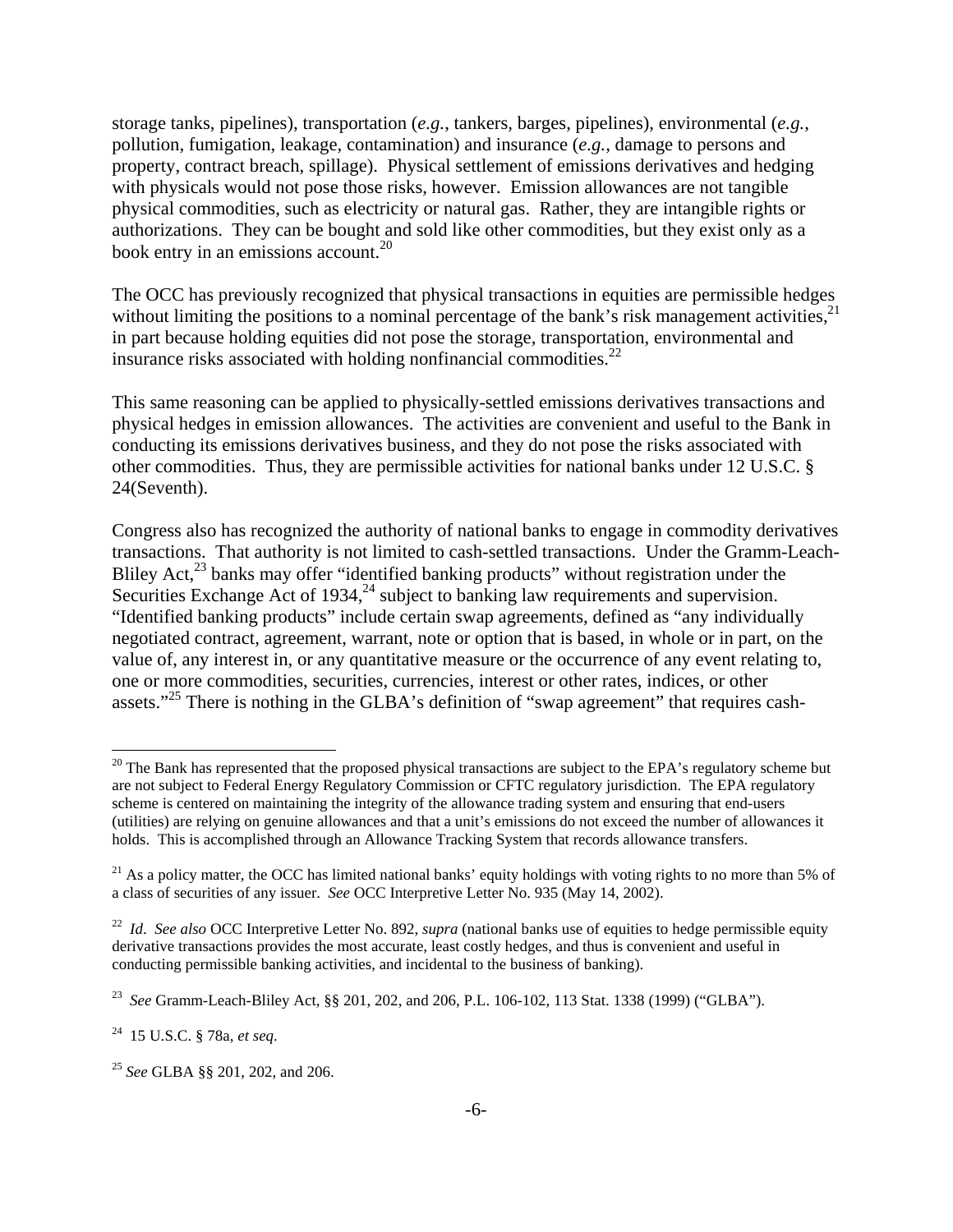settlement. Thus, physically settled emissions derivative transactions would qualify as swap agreements and therefore would be regarded as "identified banking products" under the GLBA.

For these reasons, we conclude that the Bank may engage in customer-driven physically settled emissions derivative transactions and hedge the risks of those transactions with physical transactions in emissions allowances pursuant to 12 U.S.C. § 24(Seventh), provided the Bank's examiner-in-charge is satisfied that the Bank has established adequate risk measurement and management controls to conduct its emission derivative and hedging activities on a safe and sound basis. $26$ 

#### **B. The derivatives and hedging activities must be conducted in a safe and sound manner.**

For the Bank to permissibly engage in the proposed activity, the Bank's risk measurement and management capabilities must be of appropriate sophistication to ensure that the activity can be conducted in a safe and sound manner and in accordance with applicable law. Consequently, in order for the OCC to conclude that this activity is permissible for the Bank because it is part of the business of banking or convenient and useful to conducting authorized banking activities, the Bank must demonstrate to the satisfaction of its EIC that the Bank has established an appropriate risk measurement and management process for its proposed activity. As detailed further in the *OCC Derivatives Handbook* and BC 277, an effective risk measurement and management process includes board supervision, managerial and staff expertise, comprehensive policies and operating procedures, risk identification and measurement, and management information systems, as well as an effective risk control function that oversees and ensures the appropriateness of the risk management process.

In addition to a risk management program, the Bank's process must include an independent compliance-monitoring program to ensure ongoing compliance with the specific commitments made by the Bank described above.<sup>27</sup> The Bank must have an adequate and effective compliance monitoring program that includes policies, training, independent surveillance and well-defined exception approval and reporting procedures.

1

<span id="page-6-0"></span><sup>&</sup>lt;sup>26</sup> The Bank also may engage in customer-driven cash-settled emissions derivative transactions and hedging with cash-settled emissions allowances pursuant to 12 U.S.C. § 24(Seventh), provided the Bank has established an appropriate risk measurement and management process for its emissions derivative and hedging activities.

<span id="page-6-1"></span><sup>&</sup>lt;sup>27</sup> The OCC has long considered safety and soundness issues when determining whether an activity is part of, or incidental to the business of banking. *See, e.g.*, OCC Interpretive Letter No. 892, *supra* (national bank may engage in equity hedging activities only if it has an appropriate risk management process in place); OCC Interpretive Letter No. 684, *supra* (commodity hedging is a permissible banking activity provided the activity is conducted in accordance with safe and sound banking practices); *Decision of the Office of the Comptroller of the Currency on the Request by Chase Manhattan Bank, N.A. to Offer the Chase Market Index Investment Deposit Account* (Aug. 8, 1988), 1988 OCC Ltr. LEXIS 266 (national banks have the authority to establish and determine the amount of the payments to be made and received under their deposit and loan contracts by reference to any index or standard as long as the bank is in compliance with safe and sound banking principles); and OCC Interpretive Letter No. 376 (Oct. 22, 1986) (indemnification from losses resulting from participation in the bank's fiduciary securities lending program is a permissible incidental activity provided the indemnification is consistent with OCC guidance and safety and soundness).